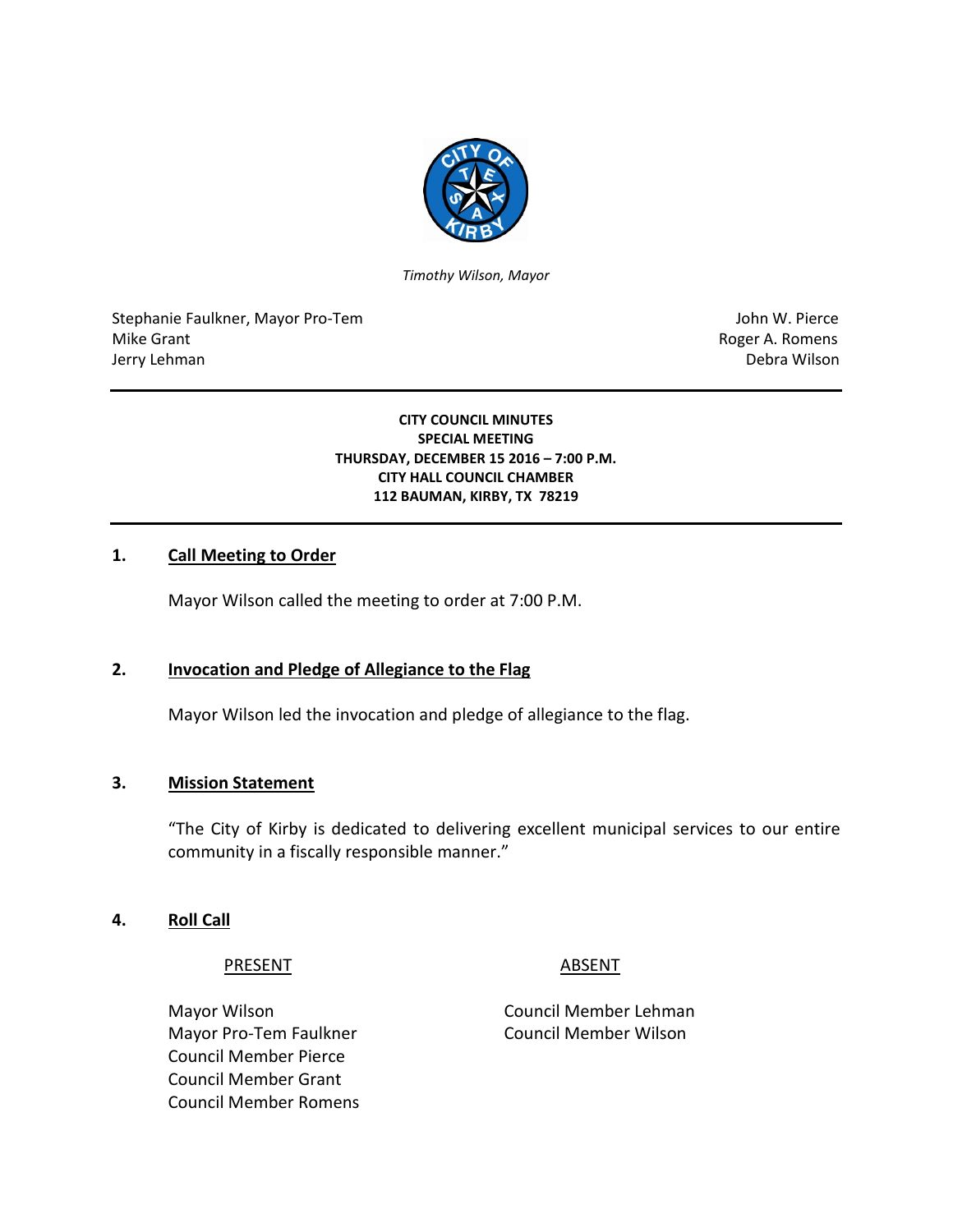#### **5. Citizen Participation**

1. Mary Wright, 5247 Tom Stafford, she provided new medical information about the dangers of LED lights.

#### **6. Discussion And Possible Action**

a. Discussion And Possible Action On Fines & Fees Contract Extension With Linebarger Goggan Blair & Sampson LLP

Carri Baker Wells informed the Council the fines and fees contract extension will renew retroactively. The new contract is a five year contract.

Council Member Grant moved to renew the Fines & Fees Contract Extension with Linebarger Goggan Blair & Sampson LLP; seconded by Mayor Pro-Tem Faulkner.

The motion carried with a  $5 - 0$  vote.

AYES: 5 NAYES: 0

# b. Discussion And Possible Action To Consider Establishing An Outdoor Vehicle **Storage Lot On Gaiety Lane**

Roger Aguillon, Public Works Director, provided the quotes for the fence from DeLaGarza Fence in the amount of \$38,607.67 for a six foot high chain link fence around the entire site and \$18,754.34 for only a portion of the site. The quote from Jetter Electric to install lighting for the entire site is \$72,500. Other costs that will be incurred included installing a drainage pipe from the entrance of the parking area to the drainage. It will cost \$70,000 for only the two inch corrugated pipe. The quote for the security cameras was not submitted by the contractor prior to the meeting.

Council Member Romens stated that Council needs to consider what type of revenue this would generate for the City. We have to look at what type of additional resources the City will be responsible for. He asked how many vehicles will be stored there, because this information is needed to make a decision.

Council Member Grant said fees need to be established and a policy defining how the fees will be assessed.

Council Member Pierce suggested there be more research to determine how to assess the fees.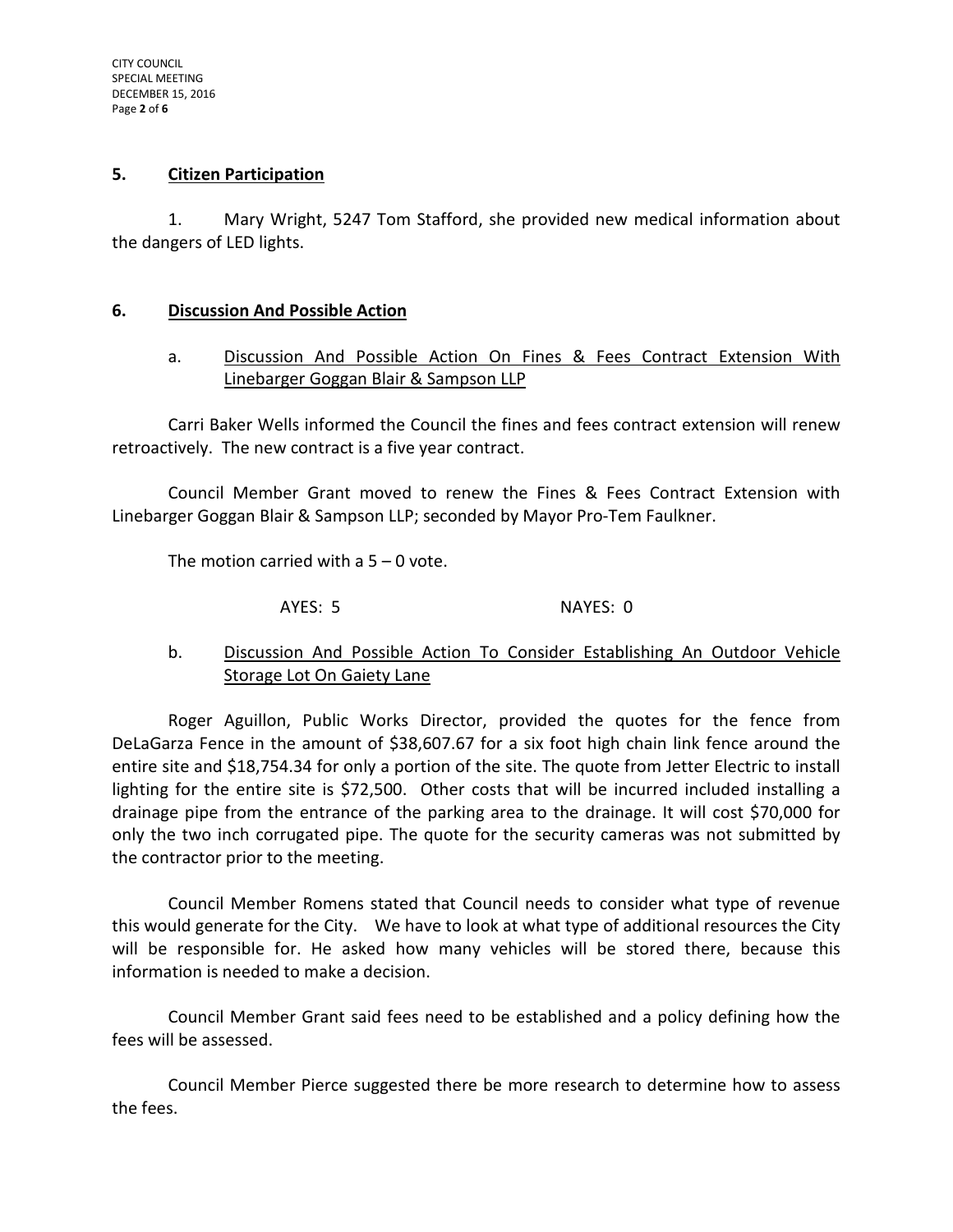Mayor Wilson stated this item should be brought back with the sizes of spaces and then submit a drawing for parking layout.

Mayor Pro-Tem Faulkner moved to table this item; seconded by Council Member Grant.

The motion carried with a  $5 - 0$  vote.

AYES: 5 NAYES: 0

## c. Discussion And Possible Action Regarding Generators For City Facilities

Roger Aguillon, Public Works Director provided information regarding a generator for the one million gallon water storage facility. The cost for a diesel generator is approximately \$159,373.00 and a gas generator costs approximately \$234,292.00. He explained the operation of the generator.

Mayor Wilson stated there are not emergencies great enough to justify purchasing a generator for city hall.

Council Member Romens asked that Council be provided more bids for a generator for the water facility.

Roger Aguillon said he will request more bids.

Mayor Pro-Tem Faulkner moved to accept diesel fuel for the well site generator and Roger Aguillon will submit more bids; seconded by Council Member Romens.

The motion carried with a  $5 - 0$  vote.

AYES: 5 NAYES: 0

d. Discussion and Possible Action Regarding Ordinance No. O-2016-803, An Ordinance Amending the Zoning Ordinance of the City of Kirby, Texas to Change The Zoning Of The Property Commonly Known As 4815 Gibbs Sprawl Road, Kirby, Texas, Being 0.4640 Acres Out Of County Block 5191, P-5, ABS 883, From "C-2" Commercial District To "R-1" Single Family Dwelling District. This Is The Second Reading.

Ms. Barbara Bowie provided the history of the purchase of her property. She purchased the property as a residential/commercial property. She said she has never brought in an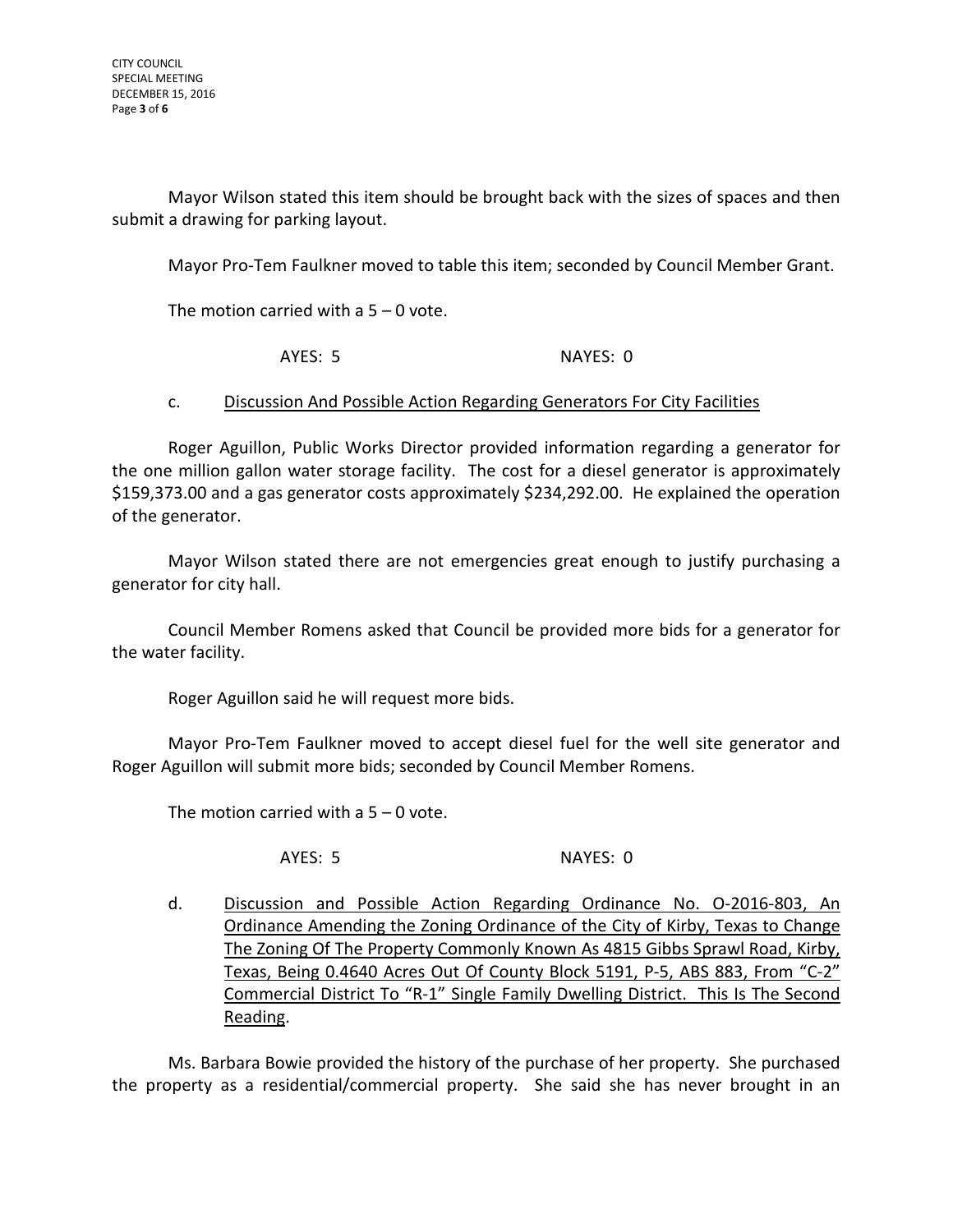CITY COUNCIL SPECIAL MEETING DECEMBER 15, 2016 Page **4** of **6**

income from commercial use. She wants to refinance her property and it must be identified as residential use only.

Mayor Wilson stated that Council has never changed the zoning for properties, only approved specific use permits. If we change the zoning it will take us back where we started.

Council Member Grant moved to deny Ordinance No. O-2016-803, an ordinance amending the Zoning Ordinance of the City of Kirby, Texas to change the zoning of the property commonly known as 4815 Gibbs Sprawl Road, Kirby, Texas, being 0.4640 acres out of County Block 5191, P-5, ABS 883, From "C-2" Commercial District To "R-1" Single Family Dwelling District; seconded by Council Member Romens.

The motion carried with a  $4 - 0$  vote.

AYES: 4 NAYES: 0

e. Discussion And Possible Action Regarding Ordinance No. O-2016-804 Repealing Ordinance No. 89-457 and Establishing New Rules And Order Of Businesses For Meetings Of The City Council Of The City Of Kirby, Texas. This Is The Second Reading.

Mayor Pro-Tem Faulkner moved to adopt Ordinance No. O-2016-804 repealing Ordinance No. 89-457 and establishing new rules and order of businesses for meetings of the City Council of the City of Kirby, Texas; seconded by Council Member Grant.

The motion carried with a  $4 - 0$  vote.

AYES: 4 NAYES: 0

f. Discussion And Possible Action Regarding Ordinance No. O-2016-805 Repealing Ordinance No. 89-458 And Establishing A Packet Fee For All Candidates Of A Special Or General Election. This Is The Second Reading.

Council Member Grant moved to approve Ordinance No. O-2016-805 repealing Ordinance No. 89-458 and establishing a \$7.00 packet fee for all candidates of a special or general election; seconded by Mayor Pro-Tem Faulkner.

The motion carried with a  $4 - 0$  vote.

AYES: 4 NAYES: 0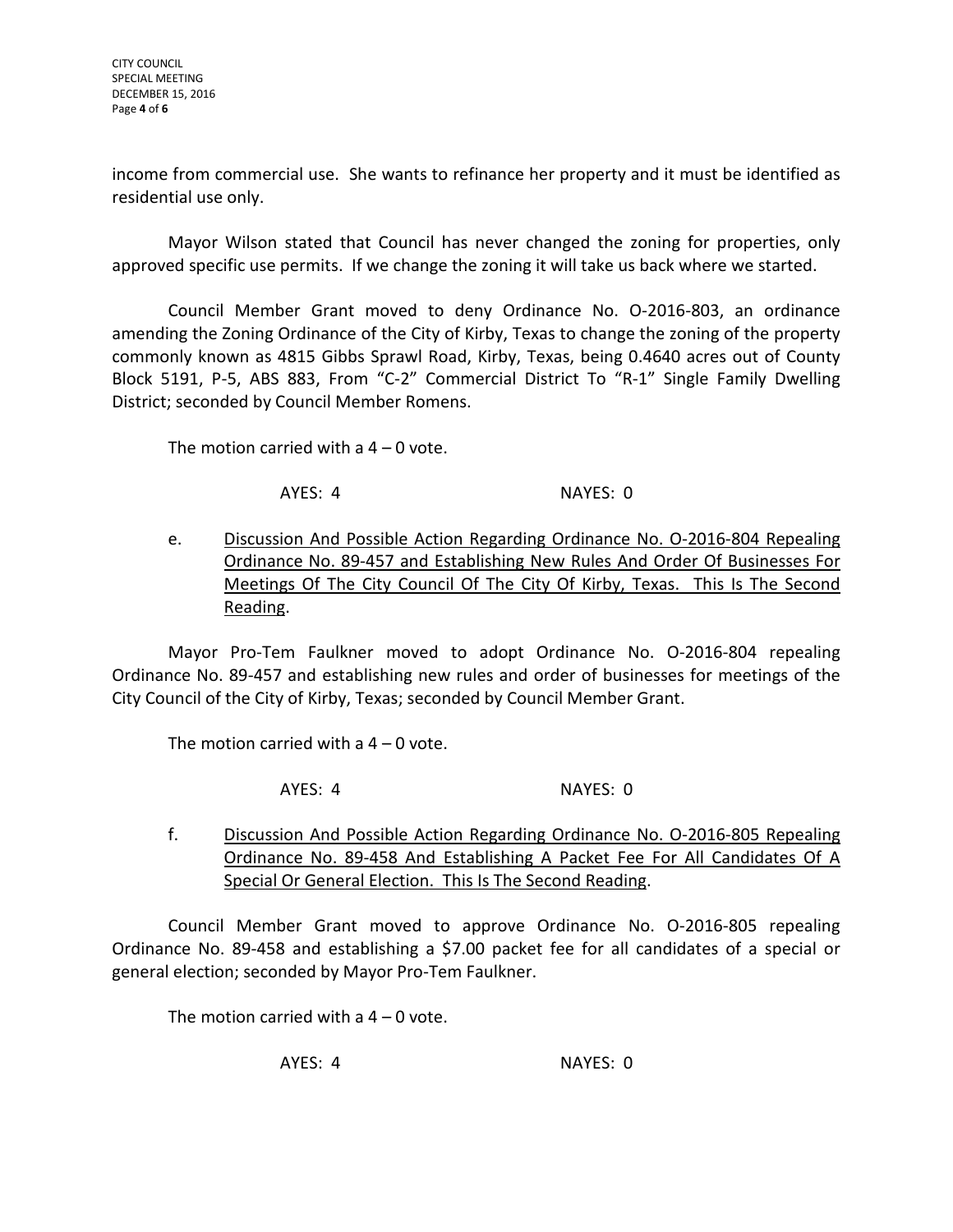# g. Discussion And Possible Action To Consider Ordinance No. O-2016-806 Designating The Official City Newspaper For Publication of Matters Pertaining To The City Of Kirby. This Is The Second Reading.

Mayor Pro-Tem Faulkner moved to adopt Ordinance No. O-2016-806 designating the Northeast Herald as the official City newspaper for publication of matters pertaining to the City of Kirby; seconded by Council Member Romens.

The motion carried with a  $4 - 0$  vote.

AYES: 4 NAYES: 0

h. Discussion And Possible Action To Consider Ordinance No. O-2016-807 Repealing Chapter 50 Of The Code Of Ordinances Of The City of Kirby And Adopting A New Chapter 50 Of The Code Of Ordinances Of The City Of Kirby. This Is The First Reading.

Mayor Wilson said Council needs to address fees for water meters.

Council Member Romens moved to table to January 12, 2017; seconded by Council Member Grant.

The motion carried with a  $5 - 0$  vote.

AYES: 5 NAYES: 0

# i. Presentation, Discussion And Possible Action Regarding The City Logo Design Project

Member Romens presented the drawings from La Tasha Parham, Visual Arts - Kirby Middle School.

The Council discussed the drawings and concurred to provide La Tasha Parham a My Town Kirby book for some inspiration and then bring back a drawing that is not as busy as she has submitted.

Council Member Romens said the drawings submitted were a starting point because she is looking for guidance and direction.

Mayor Pro-Tem Faulkner suggested she be shown the logos from other cities.

Council concurred to bring this item back on January 26, 2017.